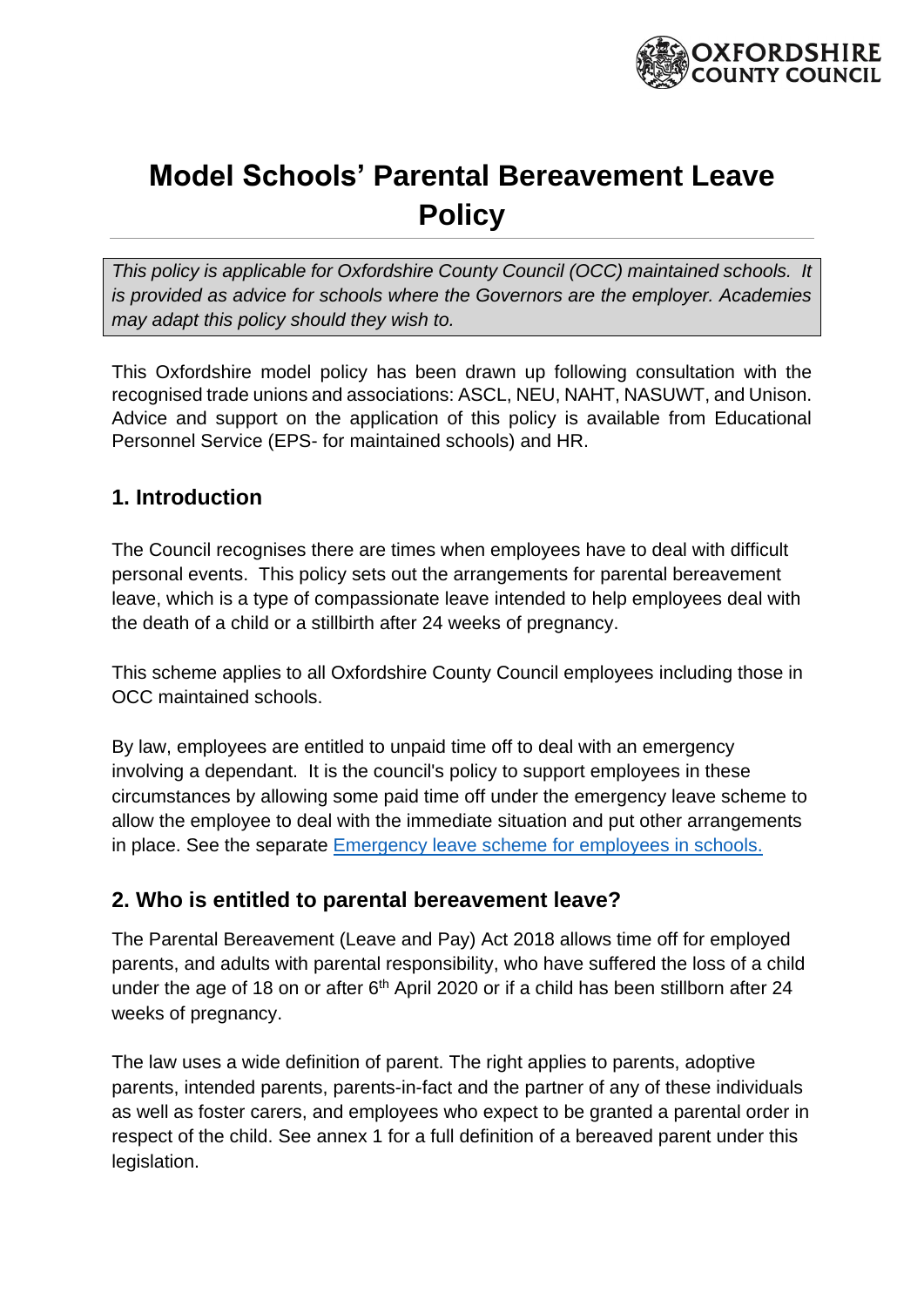Entitlement to maternity leave and pay is not affected if a child has died or been stillborn. Maternity leave can be taken in addition to parental bereavement leave. See separate [Maternity Scheme for Teachers](http://schools.oxfordshire.gov.uk/cms/sites/schools/files/folders/folders/documents/HR/formsandpay/MaternitySchemeTeachers.docx) and Maternity Scheme for Support [Staff.](http://schools.oxfordshire.gov.uk/cms/sites/schools/files/folders/folders/documents/HR/formsandpay/MaternitySchemeforSupportStaffinSchools.docx)

Employees may be entitled to adoption leave and pay as a result of a child being placed with them for adoption, or because they are an intended parent under a surrogacy arrangement (see our [Adoption Leave Policy\)](http://schools.oxfordshire.gov.uk/cms/node/350). If the child has died or been stillborn, adoption leave entitlement runs for another eight weeks from the end of the week in which the child died (unless it would already have ended sooner). This is in addition to parental bereavement leave.

Employees may be entitled to paternity leave and pay as a result of the birth of a child (including a birth to a surrogate mother), or the placement of a child with them for adoption (see our [Paternity Leave Policy\)](http://schools.oxfordshire.gov.uk/cms/node/350). If a child has died or been stillborn eligible employees can take paternity leave in addition to parental bereavement leave.

### **3. What leave are employees entitled to?**

Parents and adults with parental responsibility will be entitled to two weeks paid leave at their normal rate of pay, regardless of their length of service. This will be offset against any entitlement to statutory parental bereavement pay.

The two weeks leave can be taken either in one block of two weeks, or as two separate blocks of one week each.

The leave can be taken at any time during the first 56 weeks after the child's death.

In the event that an employee loses more than one child, they will be entitled to take a separate period of leave for each child.

### **4. Process for requesting leave**

If the leave is to start within 56 days of the child's death, there is no need to give advance notice to take parental bereavement leave. The employee is asked to notify their manager/headteacher before they are due to start work on their first day of absence or, where that is not possible, as soon as is reasonably practicable. If the leave is to start after that 56-day period, at least one week's notice should be given.

The manager/headteacher must email the following details to [hradvicedesk@oxfordshire.gov.uk](mailto:hradvicedesk@oxfordshire.gov.uk) who will arrange for the leave to be recorded on IBC: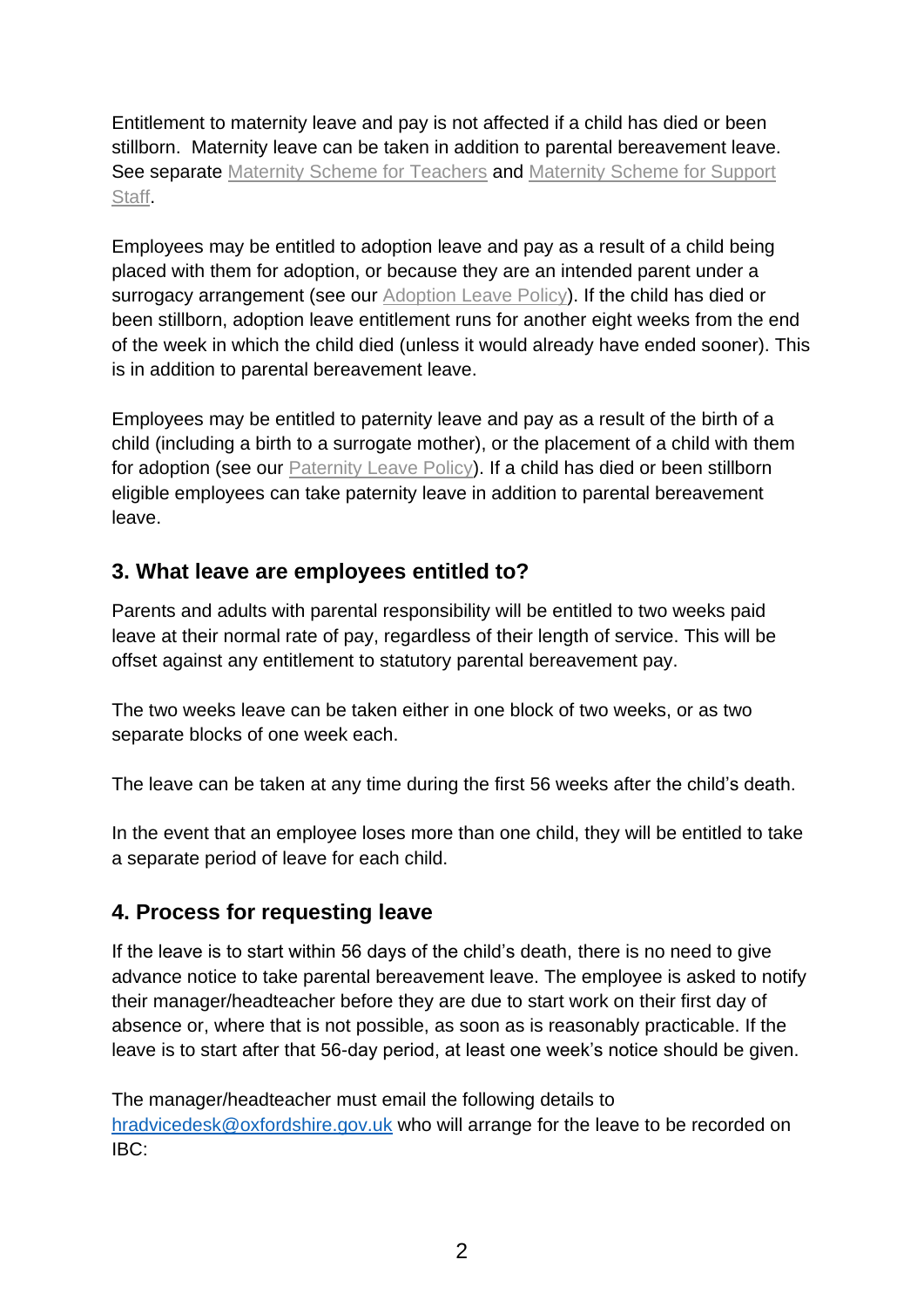- Name and personnel number of the employee;
- Date of absence and whether they are taking one or two weeks leave;
- Child's date of birth:
- The employee's relationship to the child;
- Date the child died or was stillborn.

Employees will not be required to provide a copy of the child's death certificate as evidence of the employee's right to the entitlement.

### **5. Support for bereaved employees**

It is important for managers and employees to be aware that people recover from bereavement at different rates, and it is important to be supportive and sensitive to employees needs during this difficult time.

Employees of OCC and maintained schools should be reminded of the council's [Employee Assistance Programme](http://schools.oxfordshire.gov.uk/cms/content/employee-assistance-programme-0) which offers free, confidential advice and support including individual counselling for employees. Find more information online or phone the 24 hour, 365-day confidential helpline on 0800 111 6387.

Employees who suffer a loss may experience mental health issues such as depression, anxiety or post-traumatic stress disorder (PTSD), which could constitute a disability under the [Equality Act 2010.](https://www.legislation.gov.uk/ukpga/2010/15/contents) In these cases, the manager/ headteacher must discuss with EPS and refer the employee to Occupational health where necessary.

### **6. Confidentiality**

Managers should be aware that under the Data Protection Act 2018 employees have the right to keep details of their child's death confidential. It is vital for HR and line managers to be clear on how much detail employees would like their colleagues to know and ensure their wishes are respected.

## **7. Further support**

Lullaby Trust – [www.lullabytrust.org.uk](https://www.lullabytrust.org.uk/bereavement-support/?gclid=EAIaIQobChMIwsu27rmr5wIVSLTtCh1HpAEsEAAYASAAEgIJcfD_BwE) Care for the family – [www.careforthefamily.org.uk](https://www.careforthefamily.org.uk/family-life/bereavement-support/bereaved-parent-support) SANDS (Stillbirth and Neonatal death charity) – [www.sands.org.uk](https://www.sands.org.uk/) Education Support Helpline- [www.educationsupport.org.uk](http://www.educationsupport.org.uk/)